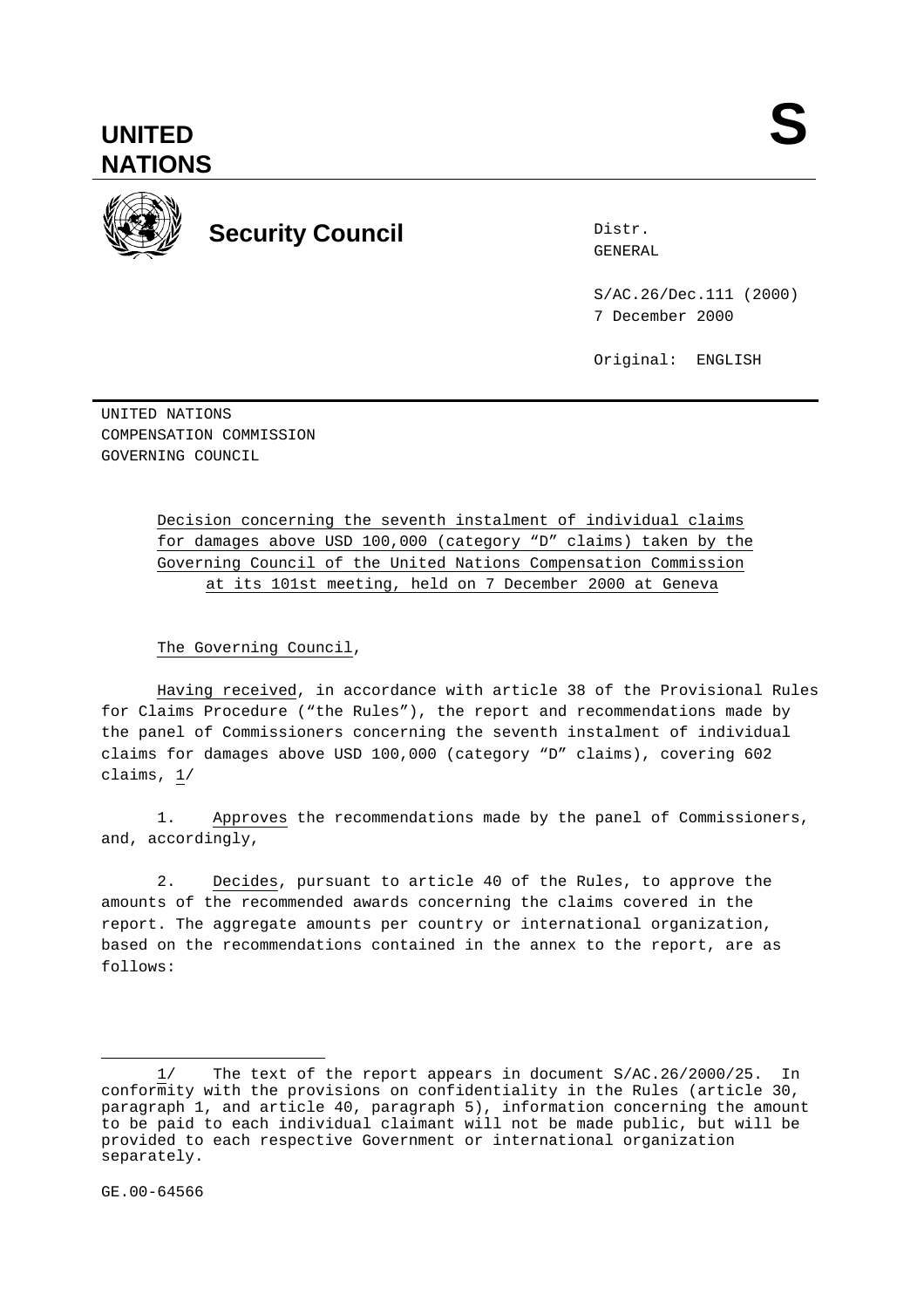| Country or<br>international<br>organization | Number of<br>claims<br>recommended<br>for payment | Number of<br>claims not<br>recommended<br>for payment | Amount of<br>compensation<br>claimed (USD) | Amount of<br>compensation<br>recommended<br>(USD) |
|---------------------------------------------|---------------------------------------------------|-------------------------------------------------------|--------------------------------------------|---------------------------------------------------|
| Canada                                      | $\mathbf{1}$                                      |                                                       | 75,950.00                                  | 36,850.00                                         |
| Egypt                                       | $\overline{2}$                                    | 2                                                     | 989,798.74                                 | 169, 398.43                                       |
| France                                      | 1                                                 | $\qquad \qquad -$                                     | 374,190.29                                 | 149,458.51                                        |
| Germany                                     | 1                                                 | $\mathbf{1}$                                          | 202,904.74                                 | 1,955.14                                          |
| India                                       | 31                                                | 21                                                    | 8,085,756.22                               | 840, 347. 11                                      |
| Italy                                       | $\overline{c}$                                    |                                                       | 583,734.43                                 | 271,403.90                                        |
| Jordan                                      | 8                                                 | 2                                                     | 4,885,465.81                               | 916, 449. 17                                      |
| Kuwait                                      | 449                                               | 42                                                    | 184, 246, 144.63                           | 127, 725, 246.22                                  |
| Lebanon                                     | $\mathbf{1}$                                      |                                                       | 168,525.95                                 | 130,940.18                                        |
| Pakistan                                    | $\overline{2}$                                    |                                                       | 530,847.75                                 | 74, 124. 45                                       |
| Sudan                                       | $\overline{c}$                                    | $\overline{\phantom{0}}$                              | 415, 388.13                                | 28, 319.88                                        |
| Sweden                                      | $\mathbf{1}$                                      |                                                       | 558,222.08                                 | 216, 425.65                                       |
| Syrian Arab<br>Republic                     |                                                   | $\mathbf 1$                                           | 160,670.00                                 | nil                                               |
| United Kingdom                              | 8                                                 | $\overline{a}$                                        | 5,295,690.50                               | 756,849.94                                        |
| United States                               | 5                                                 | $\mathbf{1}$                                          | 958,205.84                                 | 369,240.92                                        |
| UNHCR Canada                                | 1                                                 | 1                                                     | 394,103.81                                 | 5.069.16                                          |
| Total                                       | 515                                               | 73                                                    | 207, 925, 598.92                           | 131,692,078.66                                    |

3. Decides also, pursuant to article 41 of the Rules, to approve the amount of the corrected awards for four claims in part one of the second instalment, for two claims in the third instalment, and for seven claims in part one of the fourth instalment of "D" claims. The aggregate amounts of the corrected awards, based on the recommendations contained in paragraph 49 of the report are as follows:

| Country | Previous recommended | Corrected recommended |
|---------|----------------------|-----------------------|
|         | (USD)<br>award       | (USD)<br>award        |
| Italy   | 37,370.20            | 14,948.05             |
| Jordan  | 1,114,643.52         | 1,103,866.01          |
| Kuwait  | 1,697,556.67         | 1,726,198.07          |

## Part one of the second instalment corrections